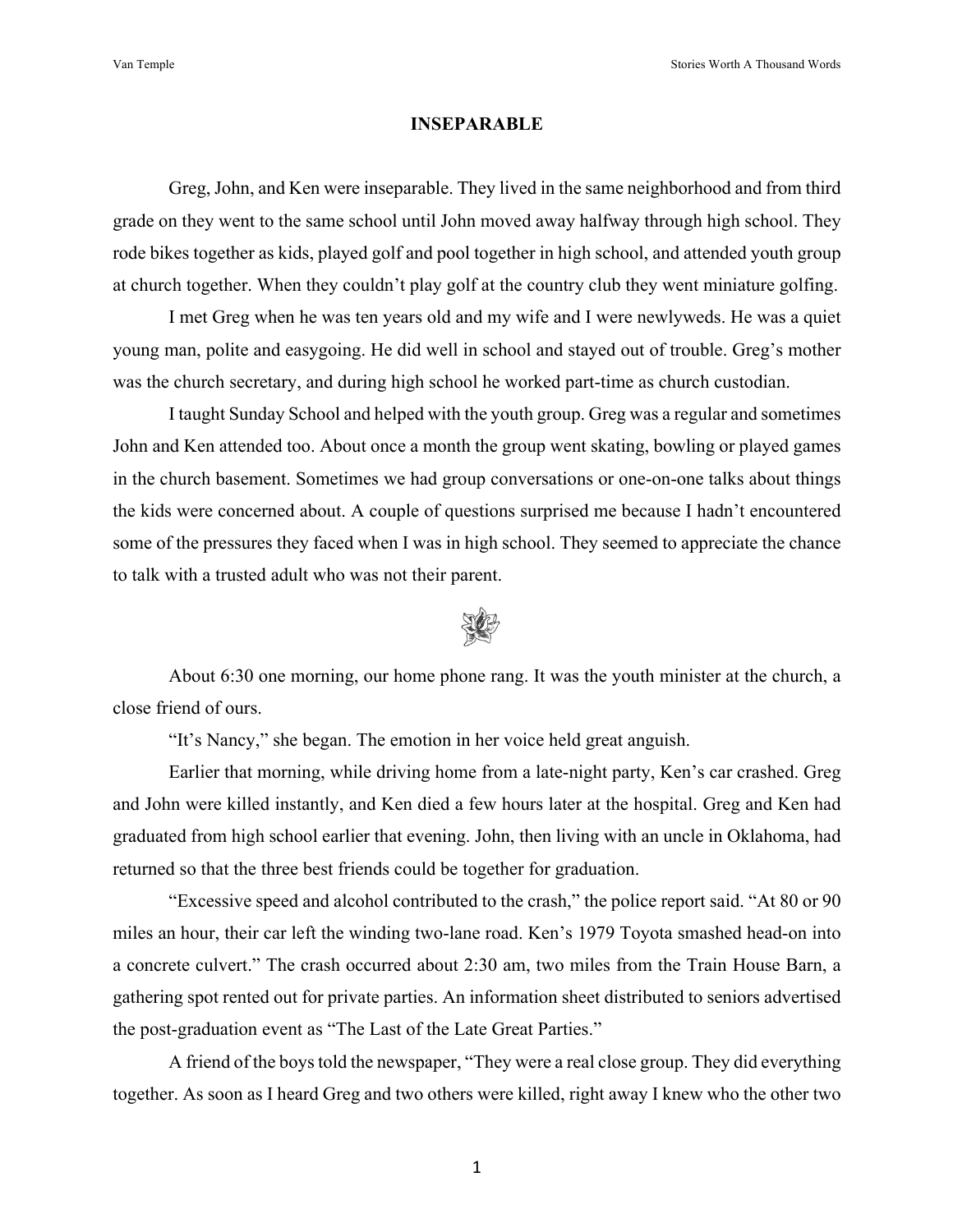were." The article stated: "The three 18-year-olds lived most of their lives just a few houses apart. They grew up together, played together, and went to school together. Early Wednesday, they died together."

The shocking news of the boys' deaths spread like wildfire through the community where they were well-liked and well-known. The youth ministers arranged for a triple funeral on Friday.



Greg and I both played on the men's softball team at our church. Most of us were in our 20s or 30s with the exception of Greg and a retired commercial pilot in his 60s named Jack — our inspiration for staying young forever. Oftentimes family members and friends came to the Sunday afternoon games and cheered us on.

Greg was tall and slender and a good outfielder. He was especially adept at running in to catch fly balls. He always positioned himself deep in center field. When the ball was hit he would race up, his loose-fitting cap tumbling off his head, and at the last moment he would reach his glove out and snag the ball. Whether the ball was easy to reach or difficult, he made every catch a last-second snatch, and it made me smile every time.



It was already over 90° in mid-morning when my wife and I arrived for the funeral. Dozens of teenage friends cried and held each other up in front of the church. My tears spilled over the moment I opened the car door. We passed through throngs of wailing kids into the quiet, airconditioned sanctuary. Three closed caskets were placed end-to-end, covered with pictures of the boys and surrounded by cascades of flowers. A golf carry bag stuffed with clubs stood at the end of the row. I was amazed that the youth ministers, who knew the boys well, got through the service. When young lives are cut short, there are no words powerful enough to comfort or to fill the hole their absence leaves in our lives. All that can be done is to grieve together and grieve alone and try to make it to the next day.

A profound sense of shock and disbelief reigned over the close-knit community for days — sorrow as deep, raw and widespread as anything I've ever experienced. The boys were buried side-by-side. Ken's older brother, Kevin, was quoted in the paper as saying, "We figured since they all started together, they might as well finish together."